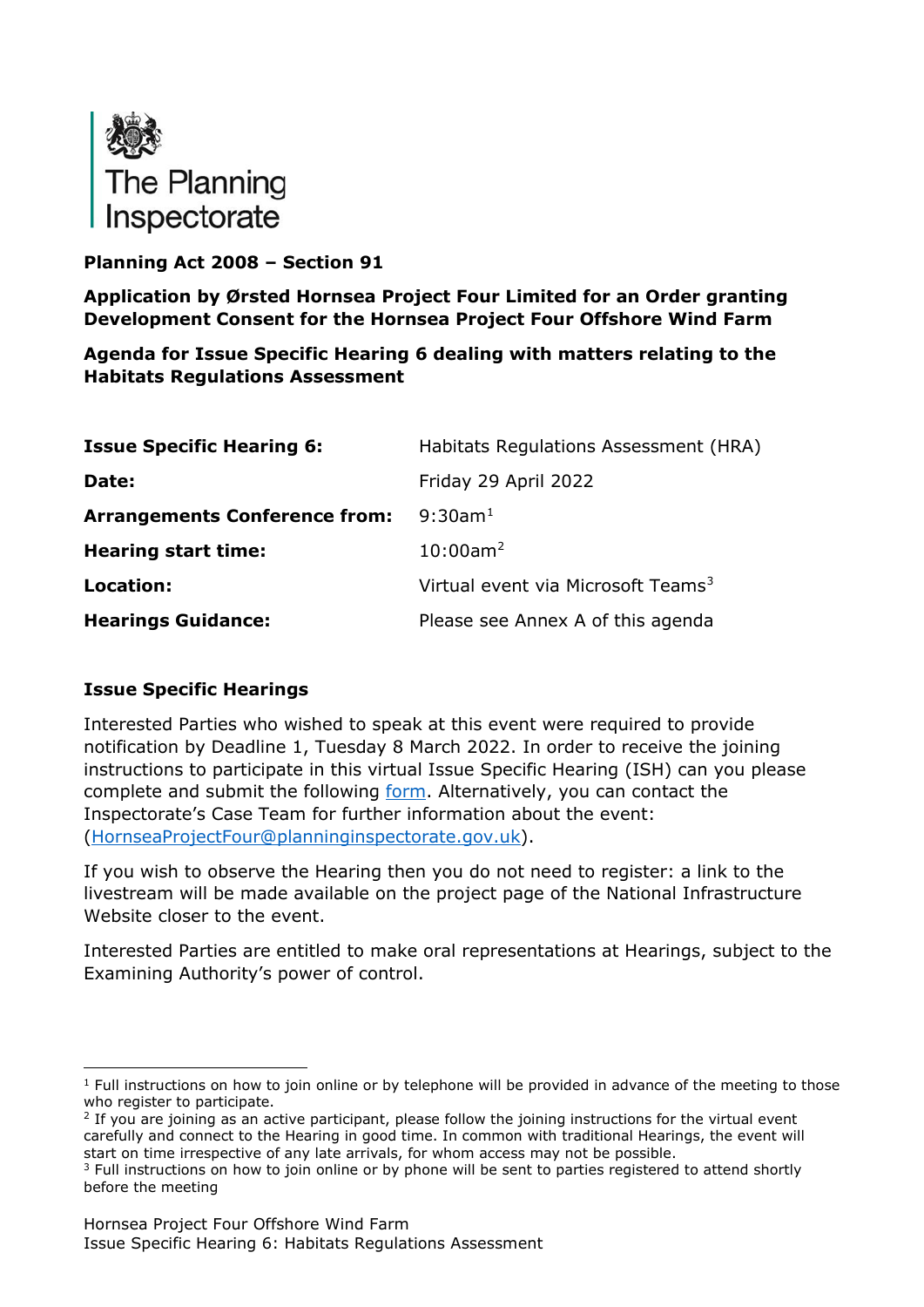The virtual event will be open 30 minutes prior to the start of the Hearing to enable a prompt start. The Hearing will be closed once the Examining Authority deems that all relevant matters have been covered.

The agenda is for guidance only. It is not designed to be exclusive or exhaustive. The Examining Authority may add other issues for consideration, may alter the order in which issues are considered and will seek to allocate sufficient time to each issue to allow proper consideration. Any lack of discussion of a particular issue at the Hearing does not preclude further examination of that issue, including through further written questions.

Every effort will be made to ensure that issues are discussed on the scheduled day. Should consideration of these issues take less time than anticipated, the Examining Authority may conclude the Hearing as soon as all relevant contributions have been made and all questions asked and responded to.

If there are additional matters to be dealt with or there are submissions that take a considerable amount of time, there may be a need to continue the session for longer on the day. Alternatively, it may be necessary to prioritise matters and defer others to a subsequent Hearing or further written questions.

## **Agenda**

The main purpose of this HRA ISH is to examine submitted evidence about the Habitats Regulations Assessment, including matters relating to derogation and compensation.

Please note that:

- related matters around the marine environment and marine and coastal ornithology will be examined in ISH4 and ISH5 respectively;
- while many of the matters to be discussed overlap with matters relating to the draft DCO, the form, content and layout of the DCO will be examined in ISHs relating to the draft DCO and in any allied written questions.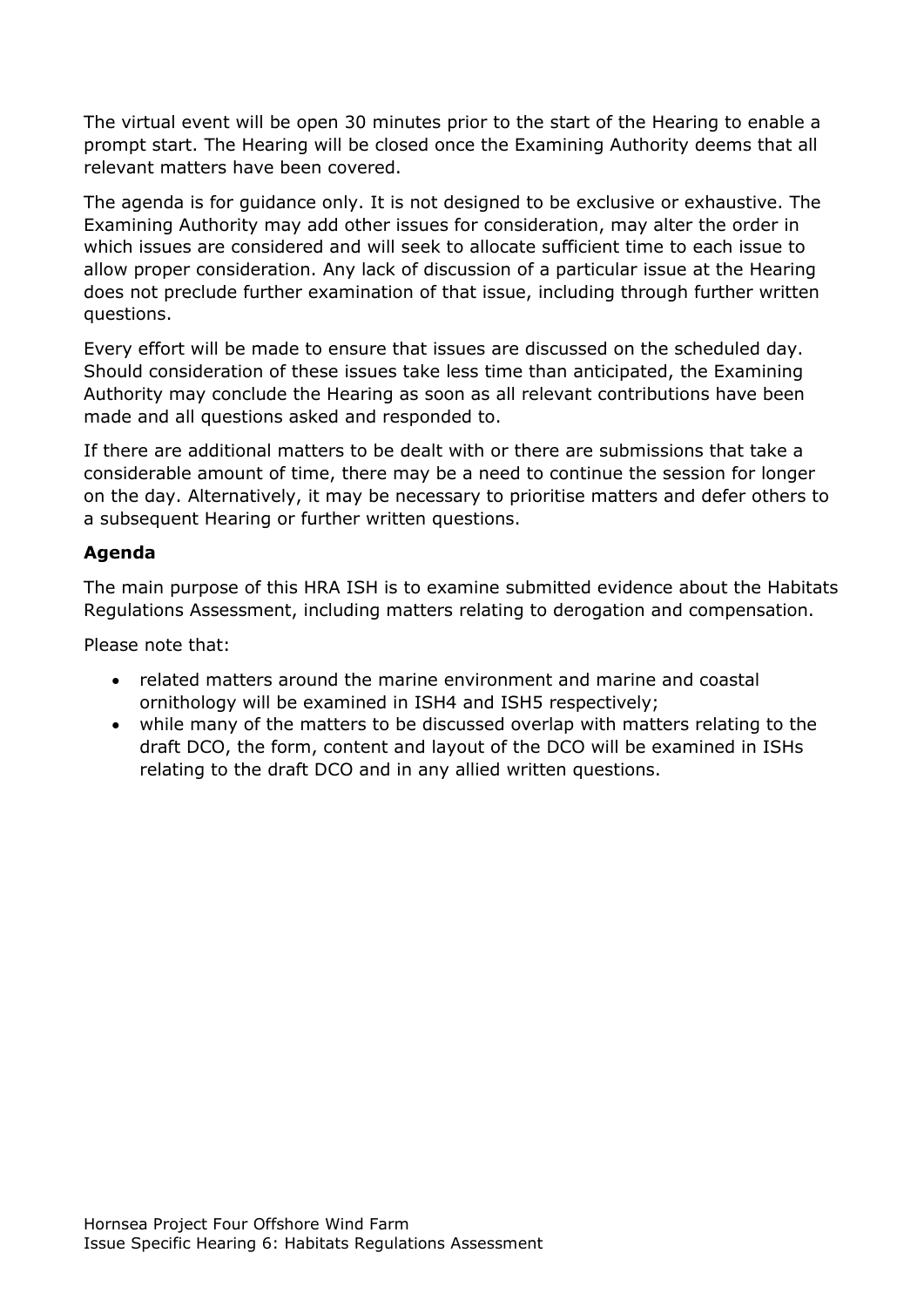

# Agenda

| <b>Title of</b><br>meeting | Hornsea Project Four Offshore Wind Farm Issue Specific Hearing 6<br>on the Habitats Regulations Assessment |
|----------------------------|------------------------------------------------------------------------------------------------------------|
| <b>Date</b>                | Friday 29 April 2022                                                                                       |
| <b>Time</b>                | $10.00 \text{ am}$                                                                                         |
| <b>Venue</b>               | Online via Microsoft Teams invitation                                                                      |
| <b>Attendees</b>           | Invitees                                                                                                   |

# **1. Welcome, introductions, arrangements for the Hearing**

#### **2. Implications of matters discussed at ISH4 and ISH5 for the Habitats Regulations Assessment**

- 2.1 Outline Marine Mammal Management Protocol (including use of SPLpeak and SELcum sound measurements).
- 2.2 The Outline Marine Mammal Monitoring Plan and the Site Integrity Plan (including management of in-combination impacts and detail of mitigation at source for underwater noise).
- 2.3 Bathymetry and marine and coastal processes baseline (considering proposed additional analysis, including Smithic Bank and Flamborough Front).
- 2.4 Marine and coastal processes receptors (focussing on European sites and the Hills and Outer Silver Pit).
- 2.5 Application and re-run of the MRSea model and baseline ornithological data characterisation.
- 2.6 Regional breeding season populations.
- 2.7 Definition of seasons for kittiwake and gannet.
- 2.8 Assessment methodology i: gannet avoidance rates.
- 2.9 Assessment methodology ii: auk displacement and mortality.
- 2.10 Assessment methodology iii: gannet displacement mortality.
- 2.11 Assessment methodology iv: use of a range and confidence intervals in the collision risk assessment.
- 2.12 Assessment methodology v: inclusion of counterfactual of final population size in population viability analysis.
- 2.13 Indirect effects on bird populations through impacts on prey species.
- 2.14 Impacts on gulls in relation to any implications for the Flamborough and Filey Coast Special Protection Area (SPA).
- 2.15 Impacts on common scoter and red-throated diver in relation to any implications for the Greater Wash SPA.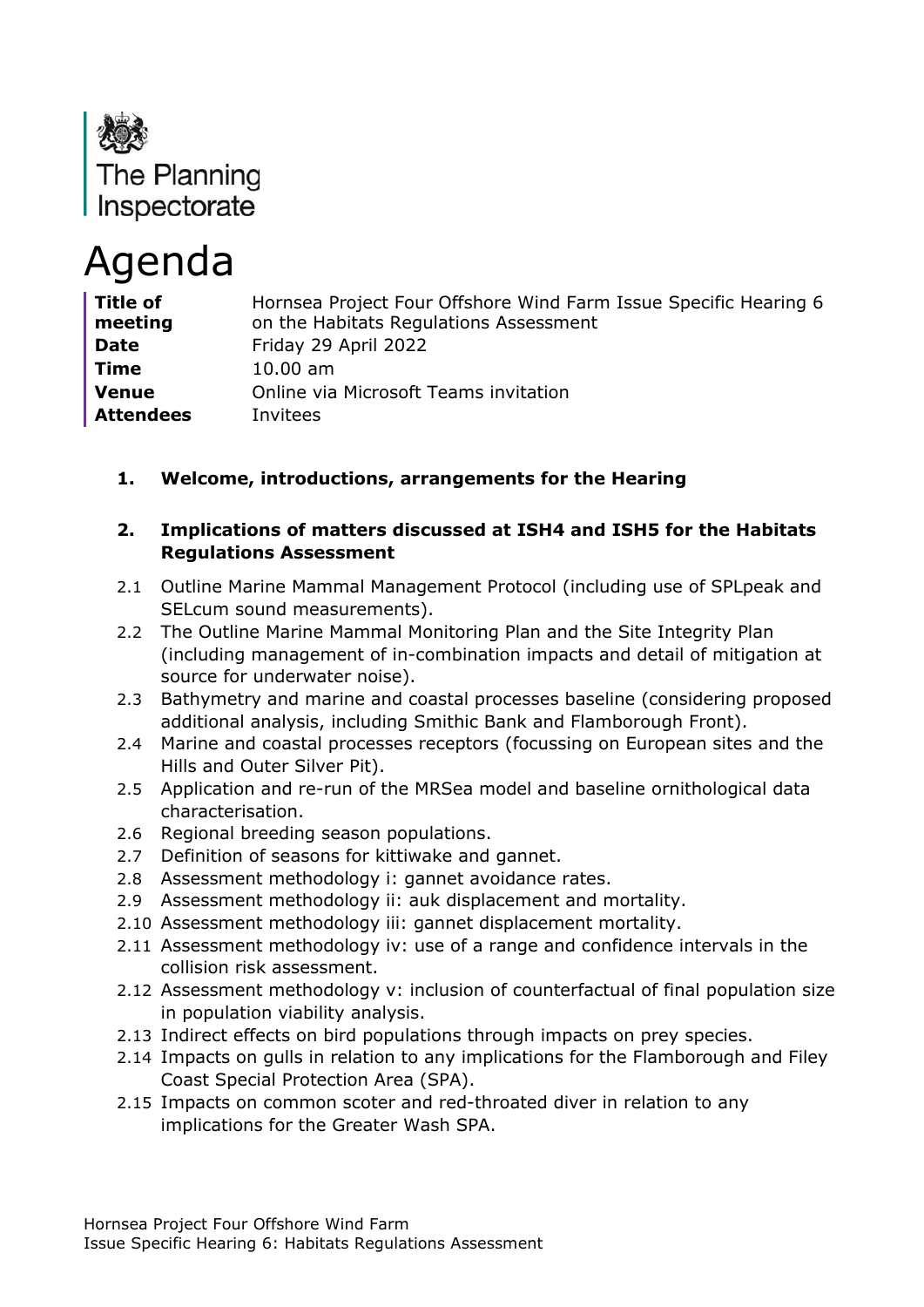# **3. General HRA matters not previously discussed at Hearings**

- 3.1 In-combination allowance for compensation measures for other projects for the losses of the kittiwake feature of the Flamborough and Filey Coast SPA.
- 3.2 Approach taken to apportioning impacts on European site interest features, including the relevance of Buckingham *et al* (2022).
- 3.3 Why were razorbill from the Farne Islands SPA not screened into the assessment?

#### **4. Matters not previously discussed at Hearings relating to derogation and compensation**

- 4.1 Is nesting habitat a limiting factor for kittiwake in the southern North Sea?
- 4.2 Is nesting habitat a limiting factor for guillemot and razorbill along the southern coast of England and in the Channel Islands?
- 4.3 Likely effectiveness an offshore nesting structure for gannet, including consideration of a joint structure for kittiwake and gannet, if required.
- 4.4 Lead-in times for compensation measures, if required.
- 4.5 Maturity of the identification and delivery of compensation measures, if required.
- 4.6 Shadow HRA for any compensation measures.
- 4.7 Reinvasion of eradication sites by predators.

## **5. Overall summary of current positions on project and in-combination HRA effects**

- **6. AOB**
- **7. Action Points**
- **8. Close of Hearing**

#### **Attendees:**

All Interested Parties are welcome to attend the Hearing. However, the Examining Authority would particularly welcome participation by representatives of the following parties as their submissions raise or contribute to issues that may need to be explored at the Hearing:

- The Applicant;
- The Marine Management Organisation;
- Natural England;
- RSPB; and
- The Wildlife Trusts.